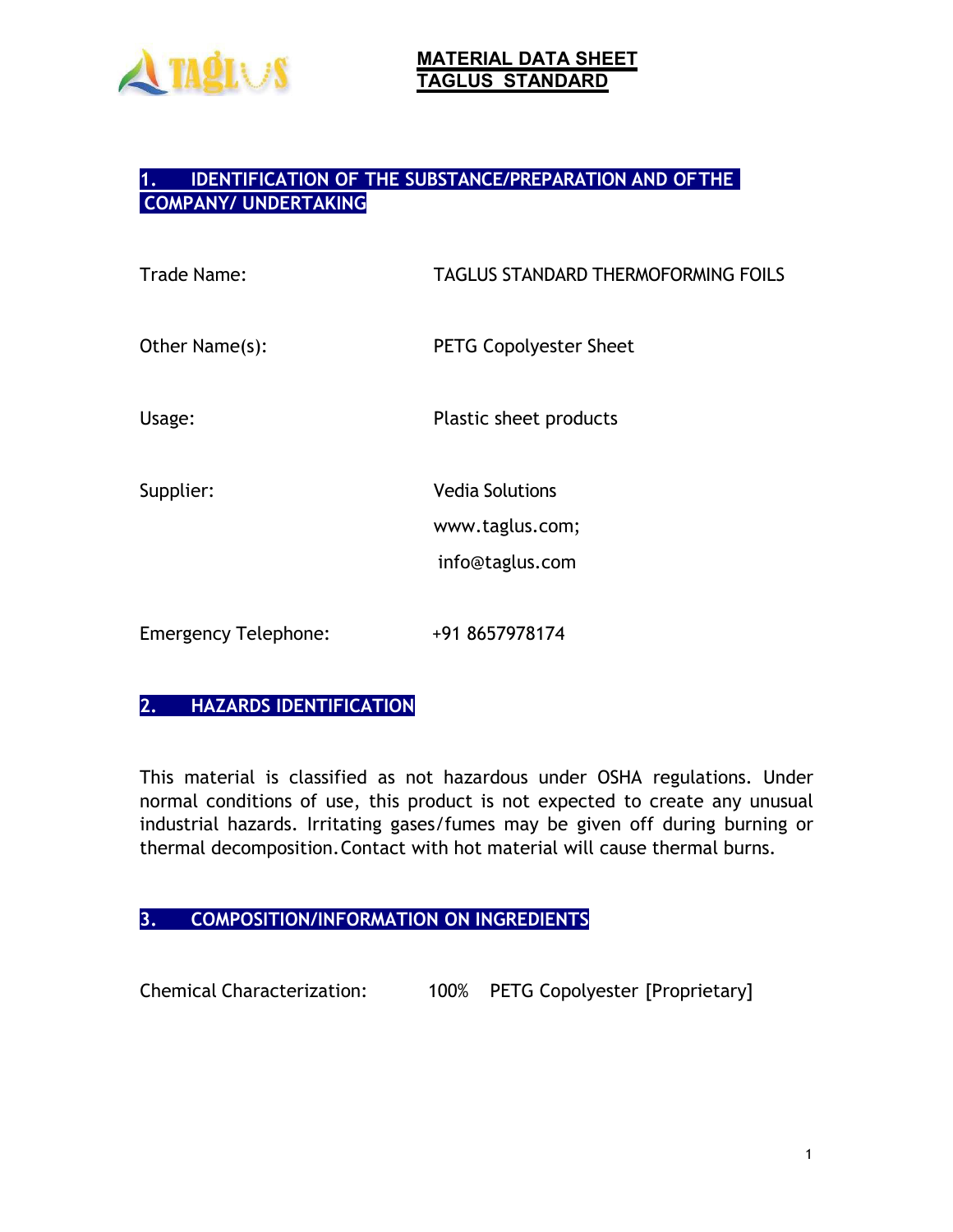

# **4. FIRST AID MEASURES**

| Inhalation:          | Move to fresh air in case of<br>accidental inhalation of dust or fumes<br>from overheating or combustion.                                  |
|----------------------|--------------------------------------------------------------------------------------------------------------------------------------------|
| <b>Skin Contact:</b> | Cool melted product on skin with plenty of<br>water.<br>Do not remove solidified product. Get<br>medical attention if thermal burn occurs. |
| Eye Contact:         | In case of contact, flush eyes with<br>plenty of lukewarm water.                                                                           |
| Ingestion:           | Get medical attention.                                                                                                                     |

#### **5. FIRE-FIGHTING MEASURES**

| Suitable Extinguishing Media: | Dry water fog, dry chemical, carbon dioxide<br>CO <sub>2</sub>                                |
|-------------------------------|-----------------------------------------------------------------------------------------------|
| Specific Fire Hazards:        | Toxic and irritating gases/fumes may be given<br>off during burning or thermal decomposition. |
|                               |                                                                                               |

Special Protective Equipment & Precaution for Fire Fighters:

Wear a self-contained breathing apparatus and chemical protective clothing.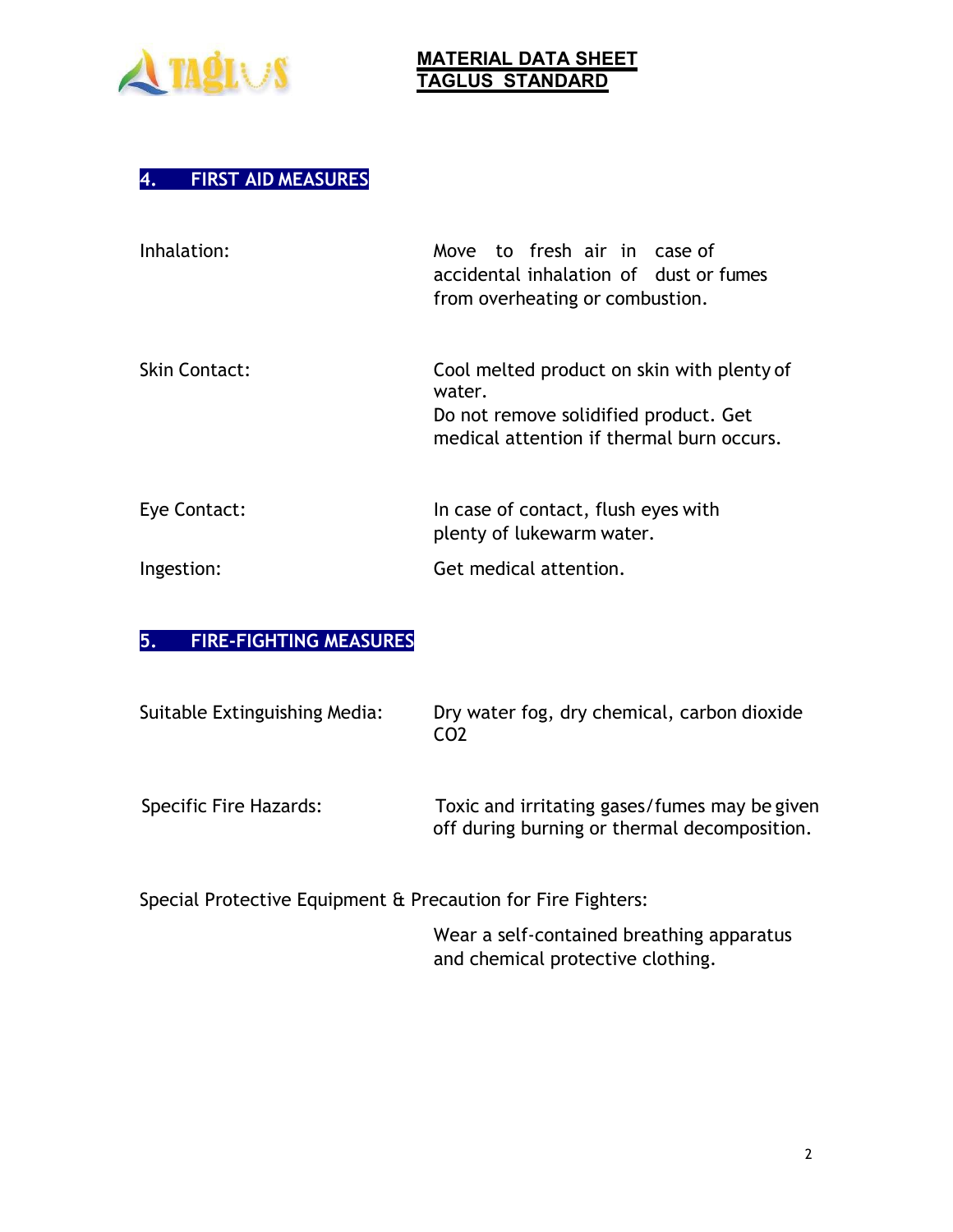

# **6. ACCIDENTAL RELEASE MEASURES**

| <b>Personal Precaution:</b>      | molten, allow material to cool and<br>lf.<br>place into an appropriate marked<br>container for disposal. Do not breathe<br>vapors or dust. |
|----------------------------------|--------------------------------------------------------------------------------------------------------------------------------------------|
| <b>Environmental Precaution:</b> | Do not release into the environment, such as<br>into drains.                                                                               |
| Methods for Cleaning Up:         | Sweep up and shovel into suitable containers<br>for disposal.                                                                              |

# **7. HANDLING AND STORAGE**

Max. Storage Temperature: 120°F (49°C)

| Handling: | Handle in accordance with good<br>industrial hygiene and<br>safety<br>practices. Wash thoroughly after<br>handling. Avoid creating dust.                                                              |
|-----------|-------------------------------------------------------------------------------------------------------------------------------------------------------------------------------------------------------|
| Storage:  | Containers should be tightly closed to<br>prevent contamination with foreign<br>materials and moisture. Protect<br>equipment (e.g. storage bins, conveyors,<br>dust collectors) with explosion vents. |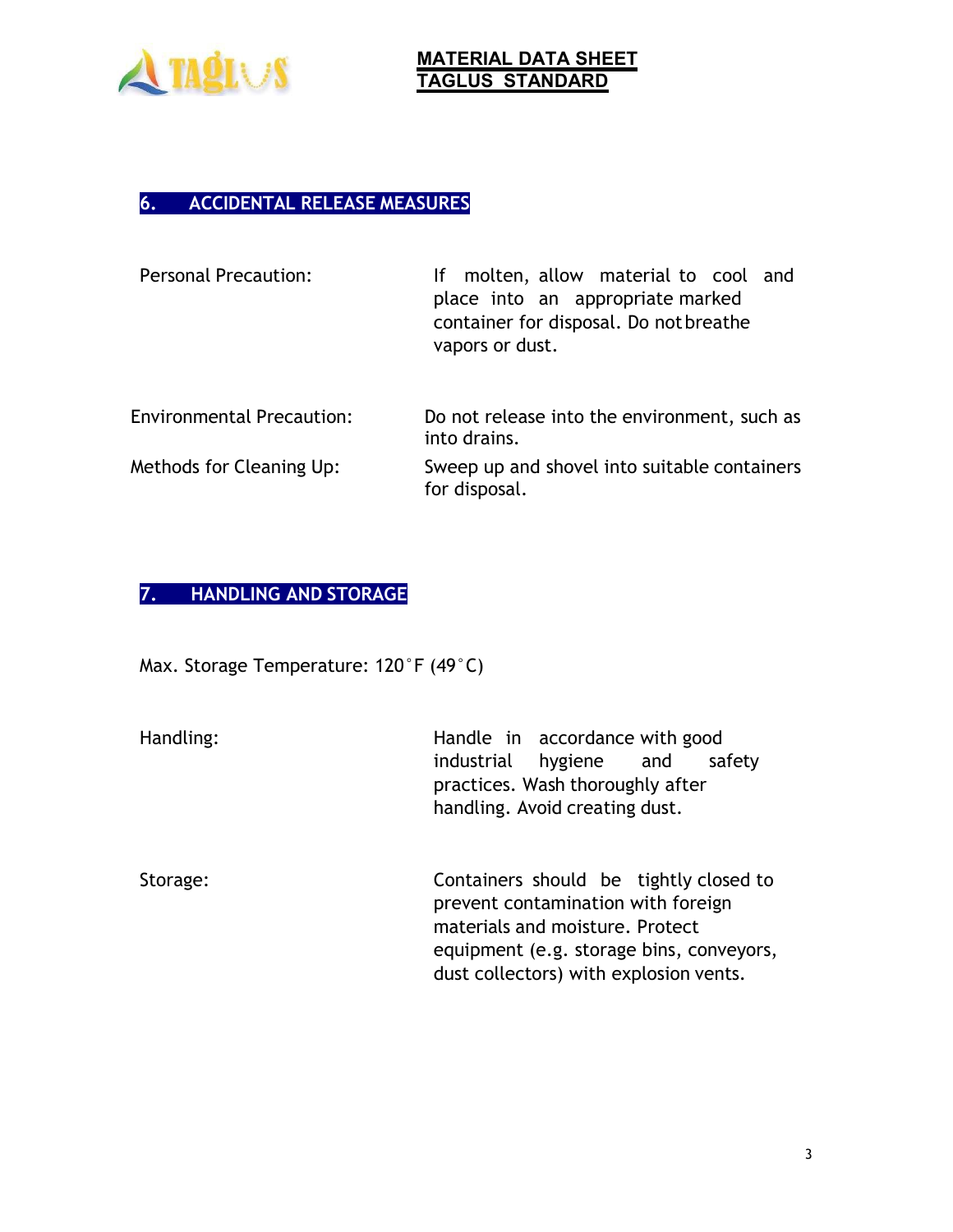

# **8. EXPOSURE CONTROLS/PERSONAL PROTECTION**

| <b>Exposure Limits:</b>                | Not applicable                                                                                               |
|----------------------------------------|--------------------------------------------------------------------------------------------------------------|
| <b>Ventilation Measures:</b><br>system | Provide good ventilation and/or an exhaust                                                                   |
|                                        | in the work area. Respiratory Protection: In<br>the case of dust, use respirator with an<br>approved filter. |
| <b>Hand Protection:</b>                | Wear heat resistant gloves when handling<br>molten material.                                                 |
| Eye Protection:                        | Safety glasses with side-shields                                                                             |
| Skin & Body Protection:                | No special skin protection requirements<br>during normal handling and use.                                   |
| <b>Other Protective Measures:</b>      | Wash hands before breaks and after work.                                                                     |
|                                        | Educate and train employees in the safe<br>use and handling of this product.                                 |
|                                        | Purgings should be collected as small flat<br>thin shapes or thin strands to allow for<br>rapid cooling.     |

## **9. PHYSICAL AND CHEMICAL PROPERTIES**

| <b>Physical State:</b>     | <b>Optical Clear Sheets</b> |
|----------------------------|-----------------------------|
| Color:                     | Transparent                 |
| Odor:                      | <b>Odorless</b>             |
| pH:                        | Not applicable              |
| <b>Melting Point:</b>      | Not available               |
| <b>Boiling Point:</b>      | Not available               |
| Decomposition Temperature: | 716°F (380°C)               |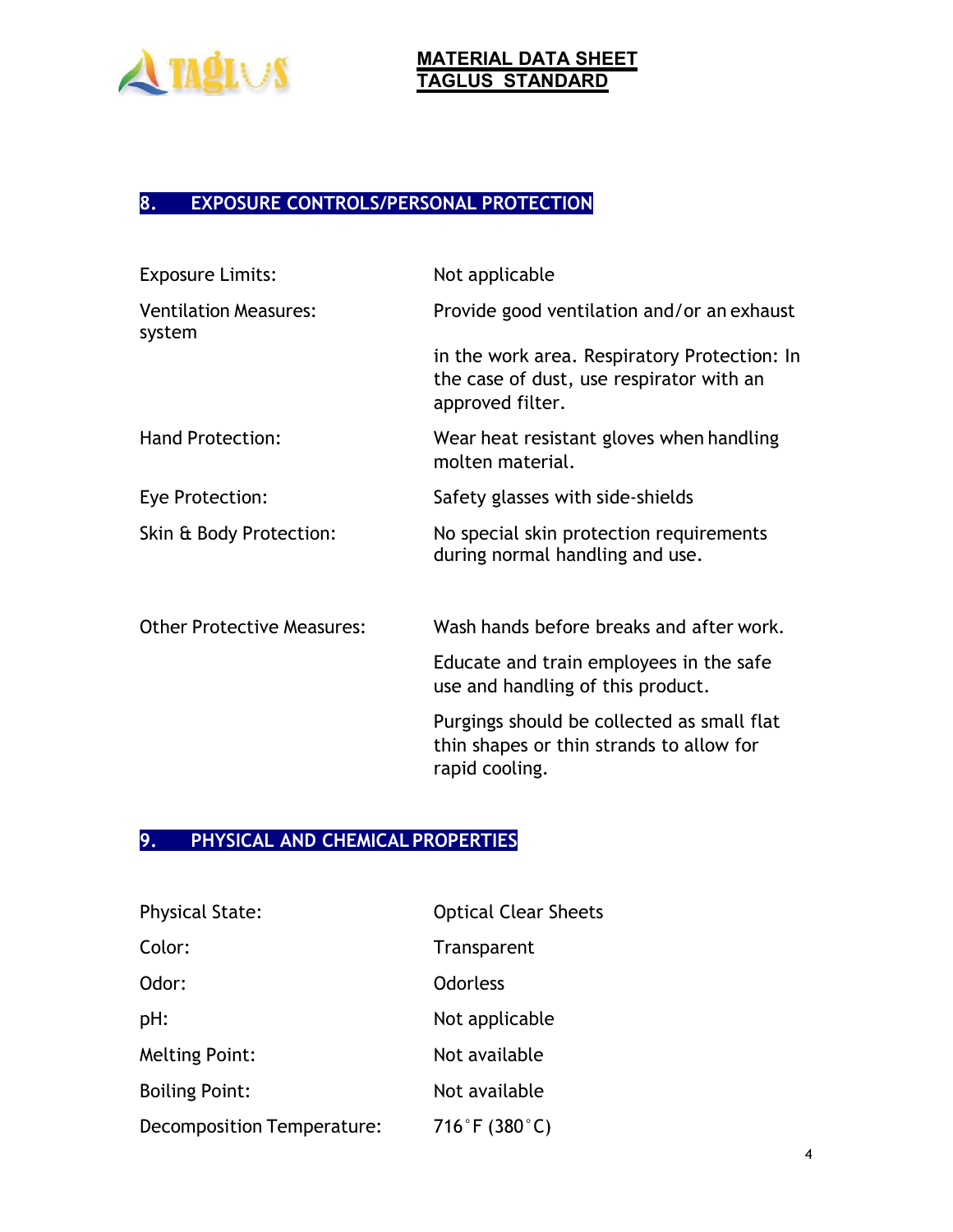

| approx. Flash Point:       | $> 842$ °F ( $> 450$ °C) |
|----------------------------|--------------------------|
| Auto-ignition Temperature: | 880°F (471°C)            |
| <b>Explosion Limits:</b>   | Not available            |
| <b>Evaporation Rate:</b>   | Not applicable           |
| Vapor Pressure:            | Not applicable           |
| Vapor Density:             | Not applicable           |
| <b>Relative Density:</b>   | 1.27                     |
| Solubility:                | Insoluble                |

#### **10. STABILITY AND REACTIVITY**

| Stability:                 | Stable. Hazardous polymerization does<br>not occur.                                            |
|----------------------------|------------------------------------------------------------------------------------------------|
| Conditions to Avoid:       | Protect from excessive heat. Keep away<br>from sources of ignition and heat.                   |
|                            | Avoid dust formation.                                                                          |
| <b>Materials to Avoid:</b> | None under normal conditions of use.<br>Hazardous Decomposition                                |
| Products:                  | Thermal decomposition or combustion may<br>emit vapors, carbon monoxide, or carbon<br>dioxide. |

## **11. TOXICOLOGICAL INFORMATION**

This product should not be harmful under normal conditions of use.

Inhalation: Unlikely to be harmful by inhalation under ambient temperature. At high temperature, products of thermal decomposition can be irritating to the respiratory system.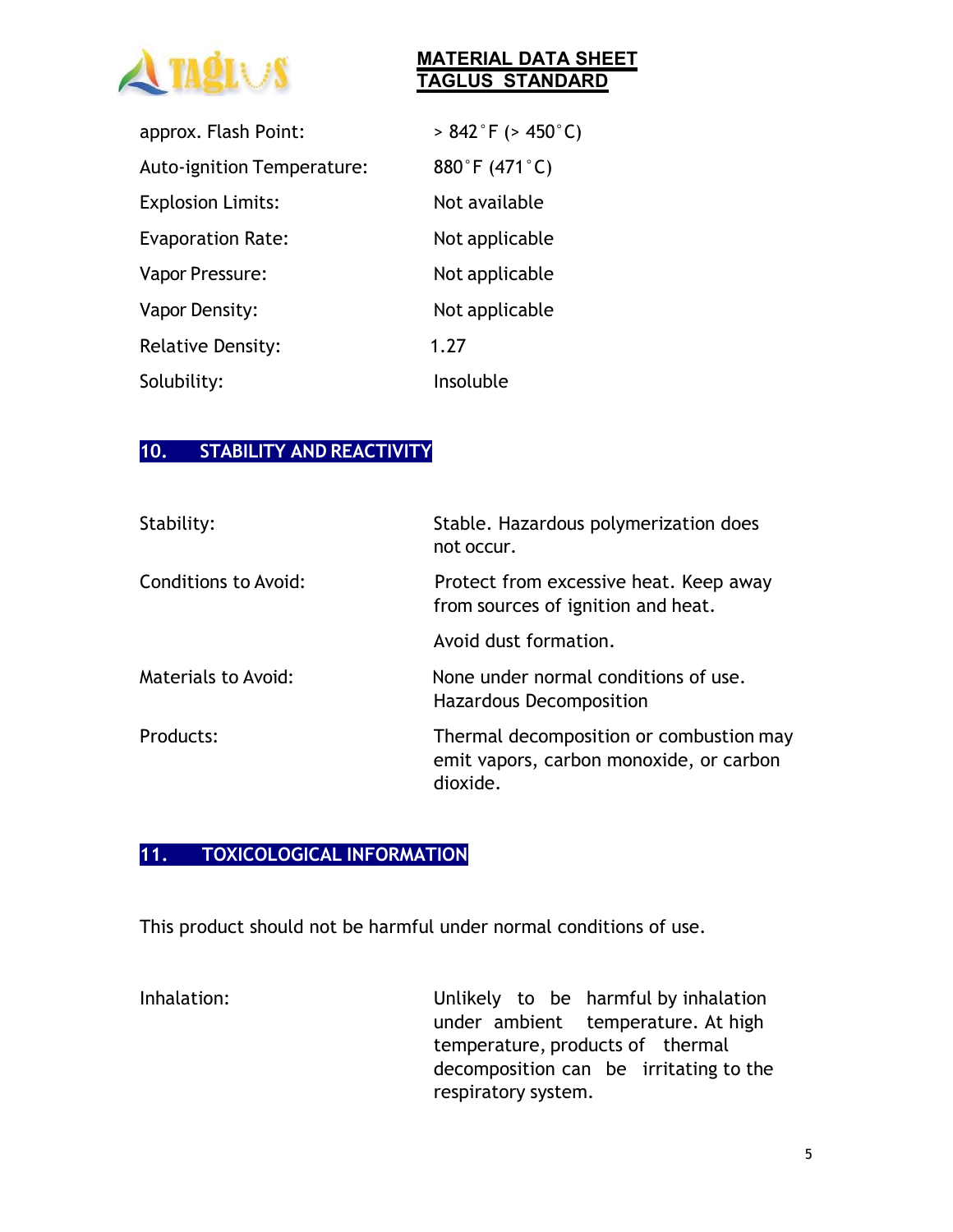

| <b>Skin Contact:</b>  | Not a skin sensitizer, and is non-irritating<br>to skin under ambient temperature. At<br>high temperature, contact with the<br>product can cause serious burns.   |
|-----------------------|-------------------------------------------------------------------------------------------------------------------------------------------------------------------|
| Ingestion:            | Unlikely to be harmful by ingestion under<br>ambient temperature.                                                                                                 |
| Eye Contact:          | This product in the form of dust can<br>be irritating to the eyes. At high<br>temperature, products of thermal<br>decomposition can be irritating to the<br>eyes. |
| Carcinogenity         | Non-carcinogenic                                                                                                                                                  |
| <b>Toxicity Data:</b> | Acute oral toxicity LD50 = $>$ 3,200 mg/kg<br>(rat, male) Acute oral toxicity LD50 = ><br>$3,200$ mg/kg (mouse, male)                                             |
|                       | Acute dermal toxicity $LD50 = 1,000$<br>mg/kg (guinea pig)                                                                                                        |
|                       | Skin irritation = slightly irritating (guinea $\pi$ ig)                                                                                                           |
|                       | Eye irritation $=$ slightly irritating<br>(rabbit) Eye Irritation = non-irritating<br>(guinea pig)                                                                |

# **12. ECOLOGICAL INFORMATION**

This product is a solid, inert product with low volatility, and is essentially insoluble in water.

| Eco toxicity                 | This product should have low toxicity to<br>aquatic and terrestrial organisms.   |
|------------------------------|----------------------------------------------------------------------------------|
| Mobility:                    | Due to the solid nature of this product, it<br>should have low mobility in soil. |
| Persistence & Degradability: | This product is non-biodegradable.                                               |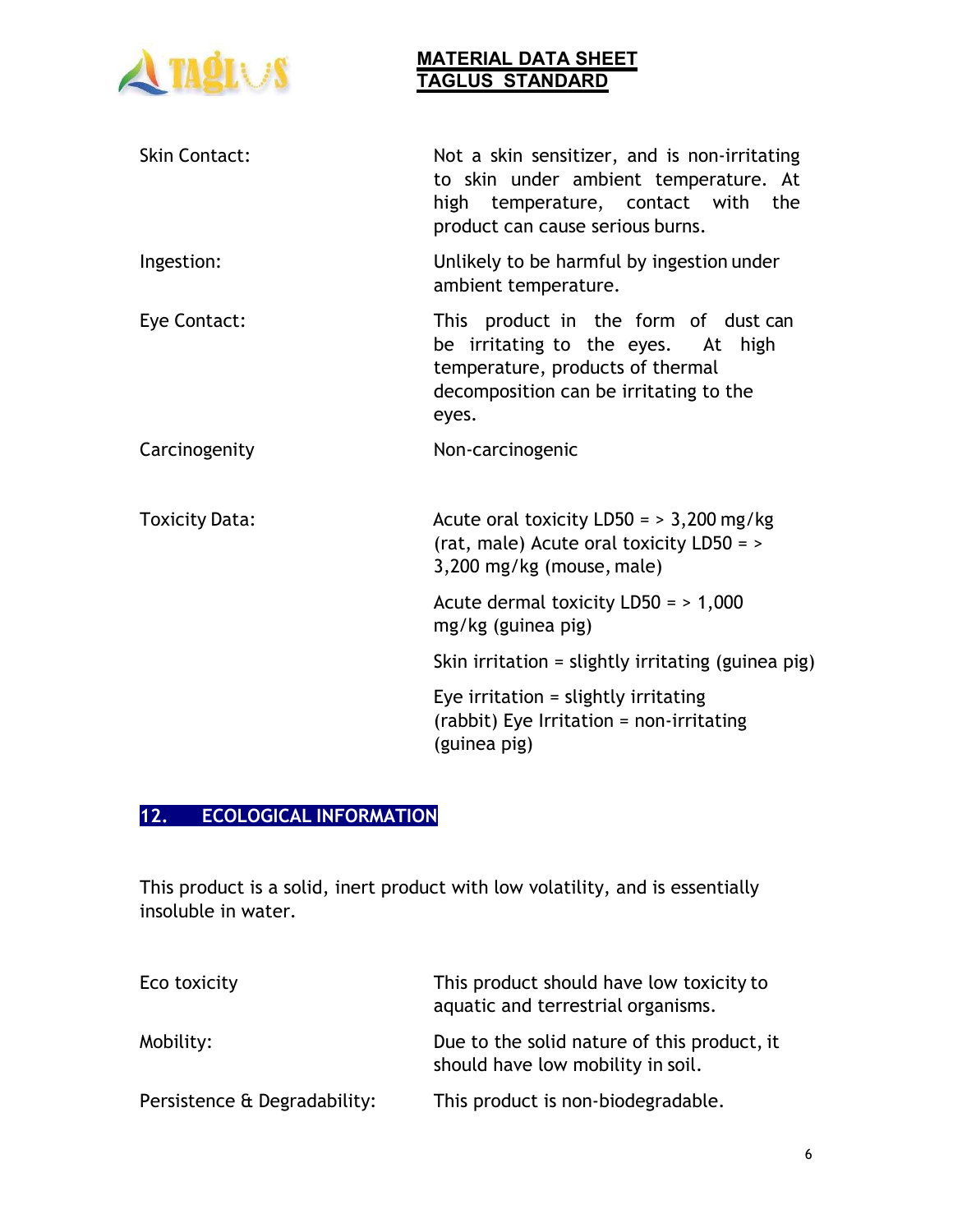

Bio accumulation: This solid product has a low potential for bioaccumulation.

Effect in Sewage Plants: May be separated mechanically.

Ecological Data: Fish toxicity LC50/96-hr = > 100 mg/l pimephales promelas)

> Aquatic invertebrates toxicity LC50/96-hr = > 100 mg/l (daphnia magna)

# **13. DISPOSAL CONSIDERATIONS**

Waste disposal should be in accordance with all countries federal, state and local environmental laws and regulations.

# **14. TRANSPORT INFORMATION**

Transport Information Regulated for shipping? No

Proper Shipping Name TAGLUS Aligner and or

Retainer Packing Group NA

Do changes in quantity, packaging, or shipment method change product classification? NA

Hazard Class NA; Identification Number NA; Other Special shipping notes: This product is not regulated by DOT, IMO, IATA, and Canadian TDG and associated regulation, ADR or RID.

## **15. REGULATORY INFORMATION**

| <b>OSHA Hazard Communication:</b>    | Non-Hazardous                             |
|--------------------------------------|-------------------------------------------|
| <b>Toxic Substances Control Act:</b> | Listed CERCLA Hazardous                   |
| Substances (40 CFR 302):             | <b>None</b>                               |
| SARA Section 311/312:                | Non- hazardous SARA Section 302 Extremely |